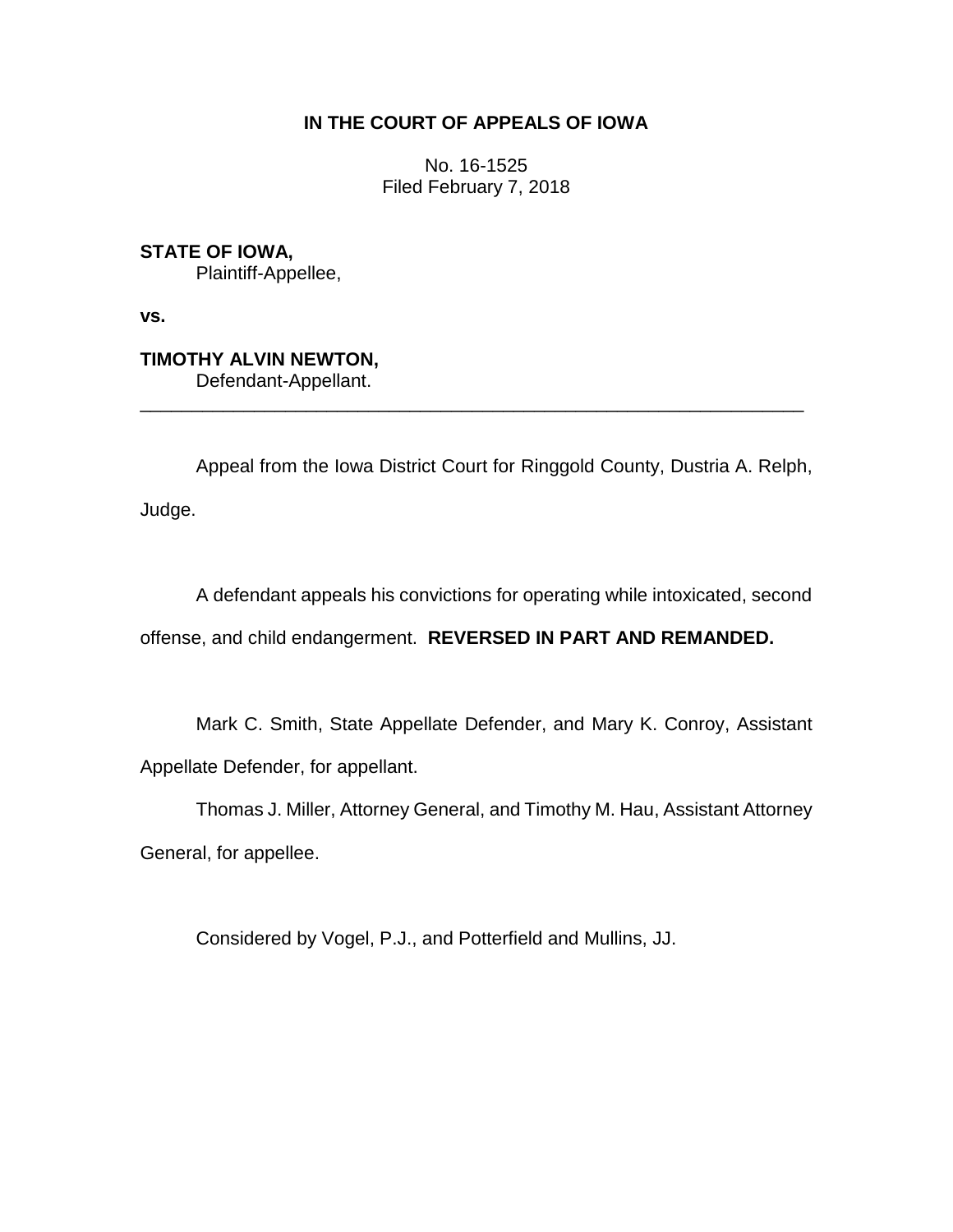### **VOGEL, Presiding Judge.**

Timothy Newton appeals his convictions for operating while intoxicated (OWI), second offense, and child endangerment. He claims his OWI conviction must be reversed because the jury was instructed on the "any amount of a controlled substance" alternative in Iowa Code section 321J.2(1)(c) (2014), and this alternative is unconstitutionally vague and violates his due process rights.<sup>1</sup> He also claims his stipulation to his prior OWI offense was invalid because it was not knowingly and voluntarily entered. Finally, he claims his sentence must be vacated and this case remanded for a new sentencing hearing because the court considered unproven offenses when determining his sentence. We affirm Newton's OWI conviction as we conclude section 321J.2(1)(c) is not unconstitutionally vague and is rationally related to the purpose of the OWI statute. However, because Newton was not afforded a proper colloquy when stipulating to his prior conviction, we reverse his conviction and sentence for OWI, second offense, and remand this case for proceedings consistent with this opinion. Because of this reversal, we need not address the claims he makes regarding his sentencing hearing.

#### **I. Background Facts and Proceedings.**

 $\overline{a}$ 

Eric Fell arrived at his rural home on the night of September 3, 2014, to find a vehicle and a detached trailer in the ditch in front of his home and a young boy walking up to the road. Fell contacted the sheriff's office to report the accident. He then drove his tractor to the location of the vehicle to assist with pulling the

<sup>1</sup> Newton does not separately challenge the conviction for child endangerment. *See* Iowa Code § 726.6.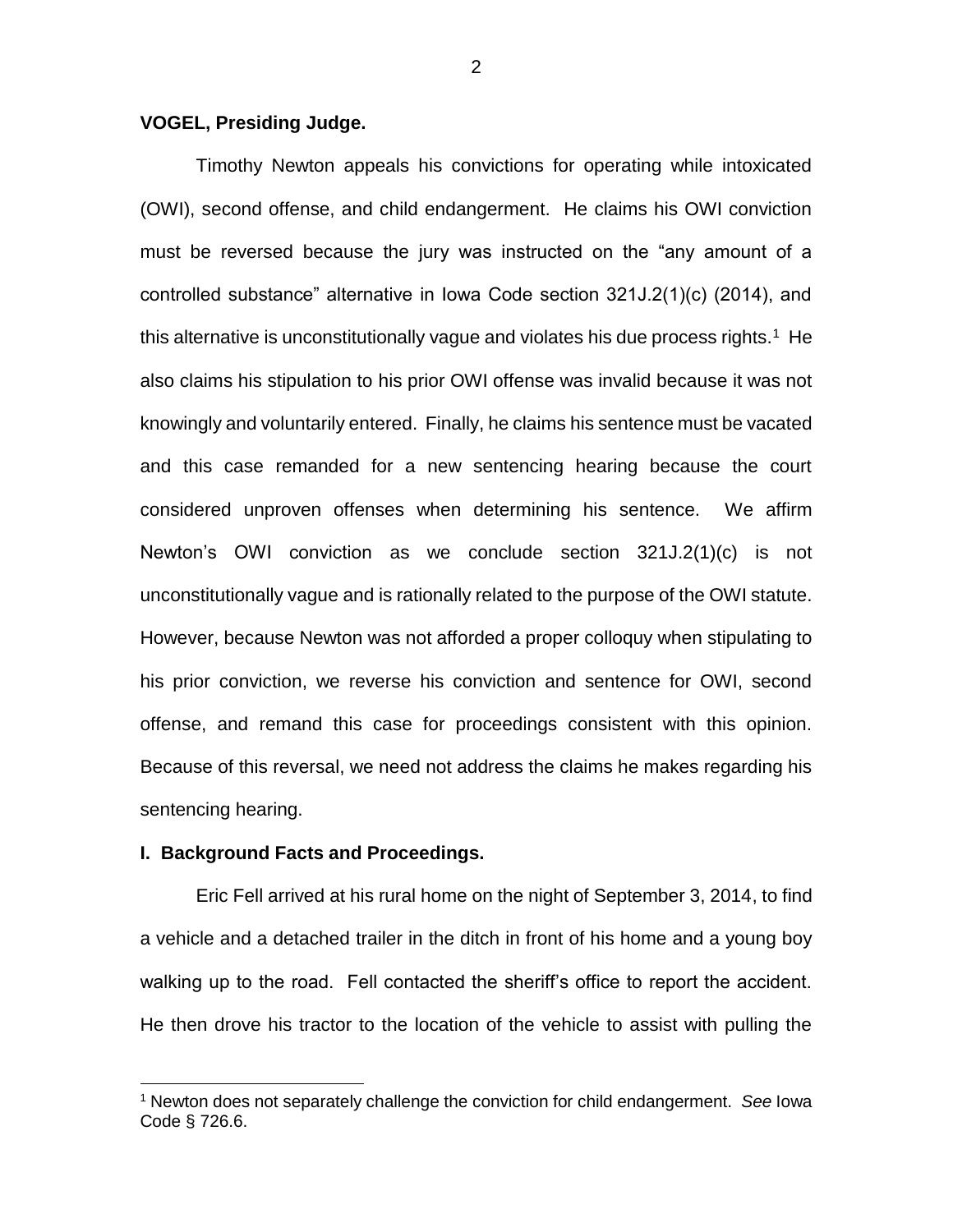vehicle and trailer from the ditch. Deputy Sheriff Samuel Pitt arrived on scene and instructed Fell not to move either the trailer or the vehicle. Deputy Pitt contacted the boy and the adult in the vehicle, identifying them as Newton and his elevenyear-old son. The vehicle was running, and Newton was seated in a reclined position behind the steering wheel with the driver's side door open and with his son standing next to the driver's side. Newton told the deputy he was waiting for the property owner's tractor to arrive and was surprised when the deputy pointed out the tractor was already present. Deputy Pitt noted this was odd because the tractor was very loud with bright running lights and was so close to the disabled vehicle "that it would have been almost impossible to be unaware of its presence."

Deputy Pitt suspected Newton was impaired almost immediately because Newton was agitated and disoriented, slurred his speech, and had difficulty maintaining his balance as he exited the vehicle. Newton explained to the deputy that he became stuck in the ditch when he attempted to turn around on the highway after missing his turn. Deputy Pitt asked Newton for his driver's license, and Newton initially responded he did not have it with him. After Deputy Pitt pointed out to Newton his wallet was located directly under Newton's legs on the floor of the vehicle, Newton then proceeded to search through his wallet looking for his license, thumbing past it twice before finding it. Deputy Pitt asked Newton whether he was "all right," and Newton replied it was "one of those Sunday night things" and then corrected himself to say it was Tuesday night. However, the accident occurred on a Wednesday night.<sup>2</sup> When Deputy Pitt corrected Newton on the day

 $\overline{a}$ 

 $2$  The incident occurred the week of Labor Day.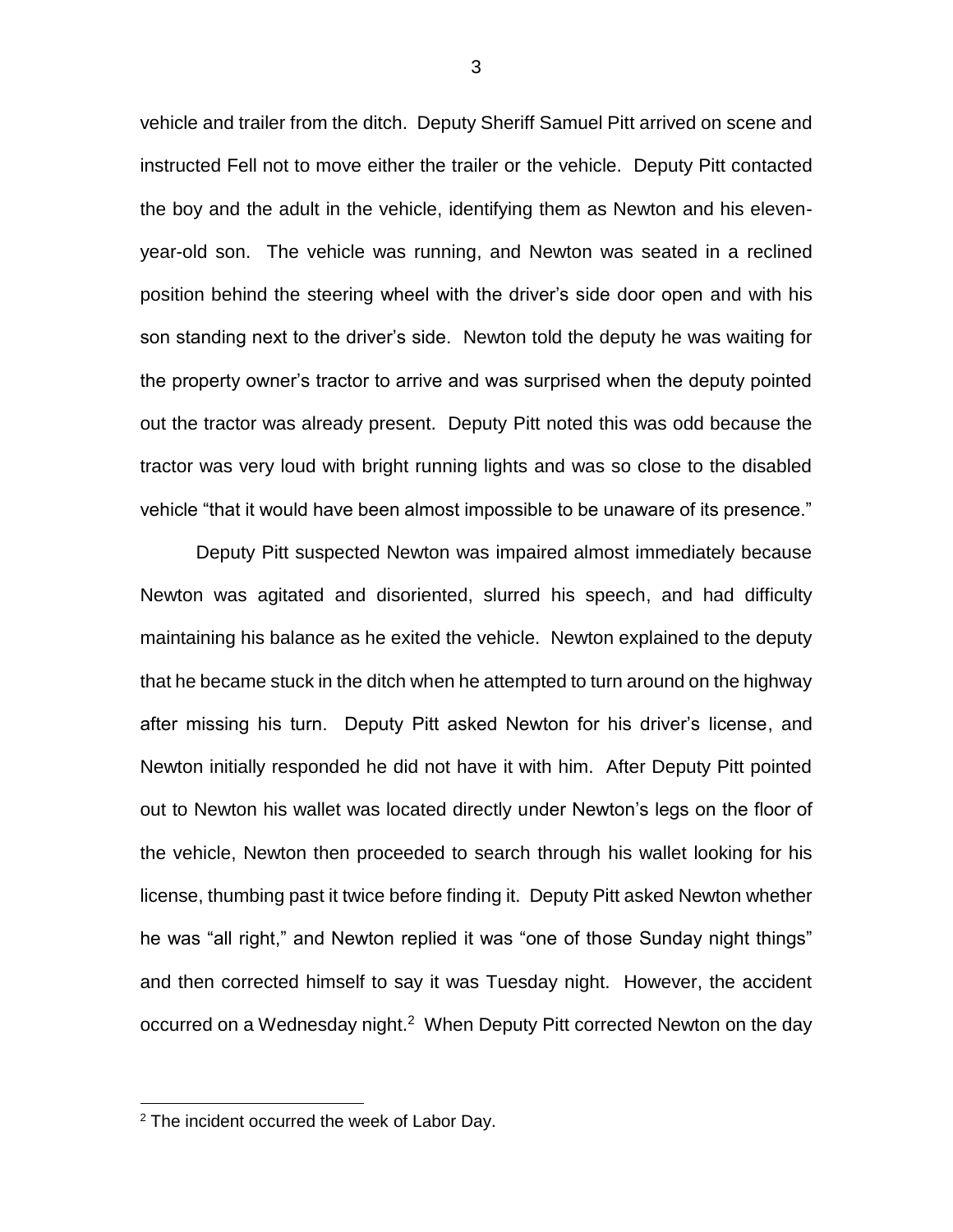of the week, Newton seemed surprised. Newton denied consuming any alcohol or taking any medication, but he did say he did not "feel well."

A second deputy, Deputy Landon White, arrived at the scene, and Deputy Pitt relayed to him that he believed Newton was impaired. Upon his arrival, Deputy White attempted to obtain the assistance of an officer who had a highly specialized certification in impaired driving investigations, but no officers with that certification were available. Therefore, after questioning Newton and observing his demeanor and disorientation, Deputy White conducted the standard field sobriety test he was certified to administer. Deputy White knew Newton had a prior leg injury, so he did not administer the one-leg stand test or the walk-and-turn test. Newton did not pass the horizontal gaze nystagmus test or the lack of convergence test, but no nystagmus was present during the vertical gaze nystagmus test, and Newton did not have difficulty performing the modified Romberg balance test. Deputy White then decided to invoke implied consent, and Newton agreed to accompany the deputy to the station to provide a urine sample.

As the deputy proceeded to drive to the station, Newton again indicated he was confused as to where he was located in relation to town, and when they arrived at the station, Deputy White thought it was strange Newton laid down on the wooden bench in the holding area. After reading the implied-consent advisory, Deputy White requested Newton provide a urine sample. Newton responded that he would prefer to provide a blood sample. Deputy White informed Newton of his right to have an independent test done with a blood sample if he would like but insisted he was requesting a urine sample. Newton then provided the sample, which was sent to the department of criminal investigations lab. Newton's urine

4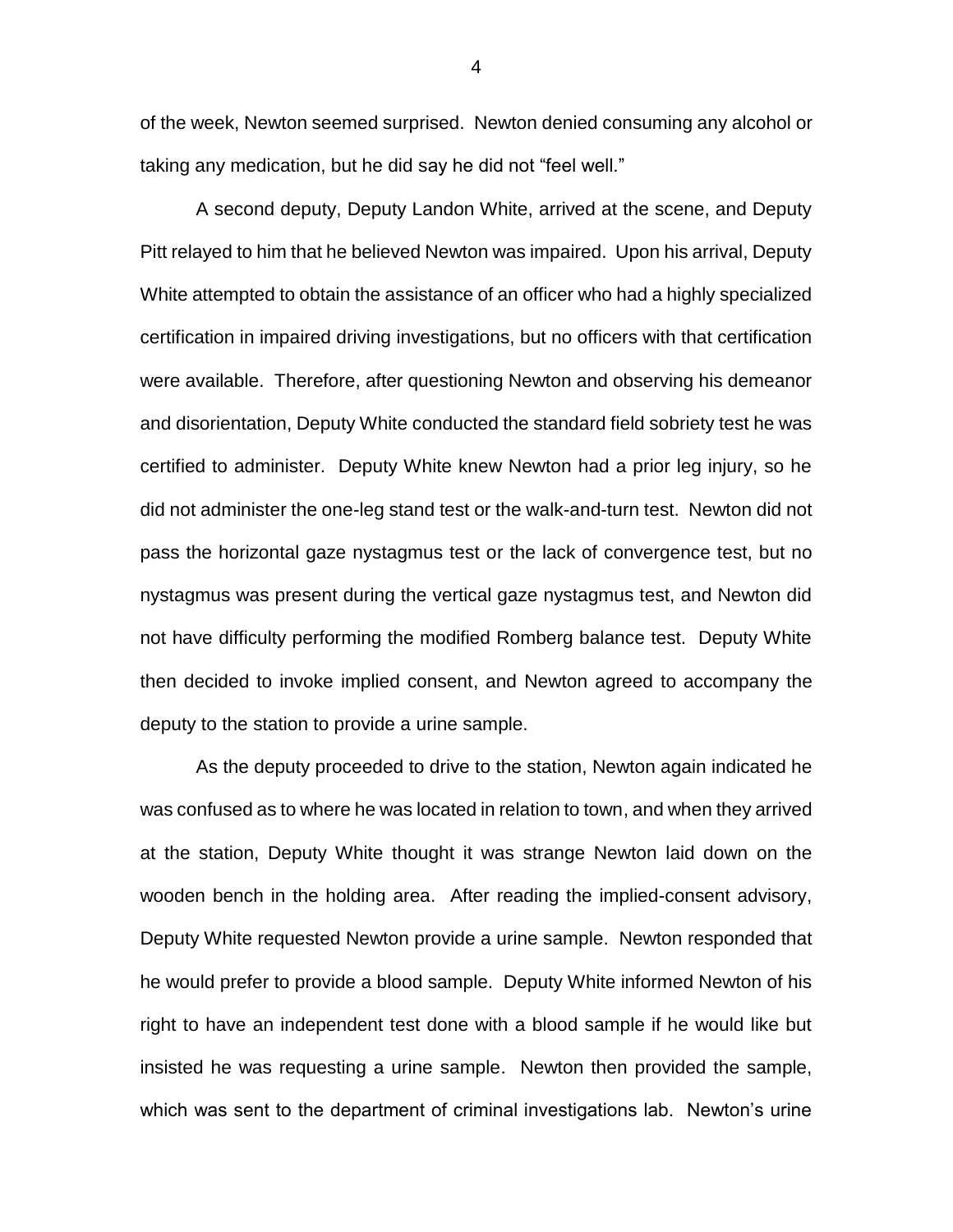sample came back positive for benzodiazepines, opiates, cocaine metabolites, marijuana metabolites, and tricyclics. Deputy White testified that the impairment he observed during his field testing would have been consistent with the use of benzodiazepines, opiates, marijuana, and tricyclics.<sup>3</sup>

Newton offered expert testimony at trial. The expert reviewed the video evidence of the incident and testified he did not see any signs of impairment in Newton. He further testified, "There is no evidence to conclude that he was impaired due to any of the drugs cited or the metabolites cited within the testing. The field testing is absolutely not conclusive." He further asserted "urine testing cannot determine impairment." Instead, it was his position that blood testing "is going to give us better information as to [the] relationship to impairment."<sup>4</sup>

Newton also offered the testimony of his wife, who stated he was lethargic and ill the day of the accident and had been ill for several days. Newton's son also testified that his father was sick that day and that his grandfather, Newton's father, drove the vehicle and trailer into the ditch when he was attempting to turn around because the GPS told them they had missed their turn. The son further testified Newton's father got a ride from the scene to retrieve a garbage truck to assist in pulling the vehicle and trailer from the ditch, and after Newton's father left, Newton drove the vehicle to attempt to get both the vehicle and trailer out of the ditch but

 $\overline{a}$ 

5

<sup>&</sup>lt;sup>3</sup> We also note the trial testimony from a criminalist with the Iowa Division of Criminal Investigation Criminalistics Laboratory established the laboratory follows the nationally accepted standards establishing threshold levels of certain substances before a positive test result is reported. This is to prevent positive test results for people who may have been passively exposed to certain substances. Newton tested above the applicable threshold amounts.

<sup>&</sup>lt;sup>4</sup> Although Newton was advised of his right to independent testing on the night in question, he did not seek such testing.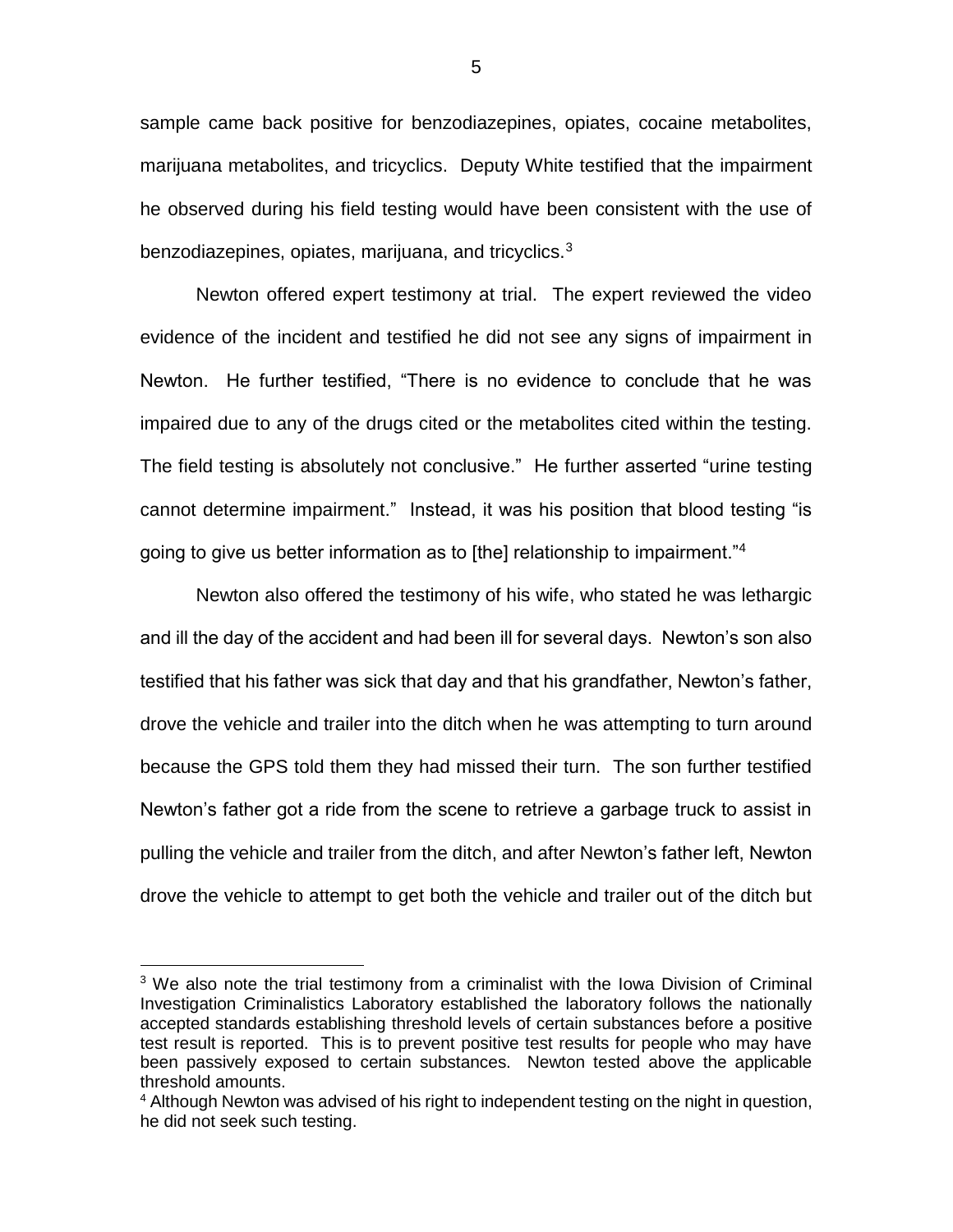was ultimately unable to do so. Newton also offered the testimony of his father, who confirmed he was the one driving when the vehicle and trailer initially became stuck in the ditch. Newton's father testified he was able to get a ride to town to get the garbage truck but the truck had a flat tire. By the time he repaired the tire and

got back to the scene, everyone was gone.

After four days of testimony, the jury found Newton guilty as charged of OWI

and child endangerment. Following the verdict, the defense informed the court

that Newton was willing to stipulate that it was his second OWI offense. The court

engaged Newton in the following colloquy:

First I want to ask, is what you're about to do and statements you're about to make concerning that previous conviction, are those being given freely and without any duress, threats, or coercion?

THE DEFENDANT: Yes.

THE COURT: All right. And are you at this time under the influence of any alcoholic beverage or medication?

THE DEFENDANT: No.

THE COURT: Have you in the past six months been hospitalized for the treatment of any physical or mental condition?

THE DEFENDANT: No.

THE COURT: And were you on or about February 2, 2007, convicted of the crime of operating while intoxicated in Polk County, Iowa?

THE DEFENDANT: Yes.

. . . . THE COURT: All right. The court finds that you are knowingly and voluntarily making—or stipulating that you have in fact previously been convicted of operating while intoxicated.

The court denied Newton's posttrial motions and sentenced him to two

years in prison for each offense, to run concurrently. The fines were suspended,

and Newton's driver's license was suspended for one year. Newton appeals.

**II. Scope and Standard of Review.**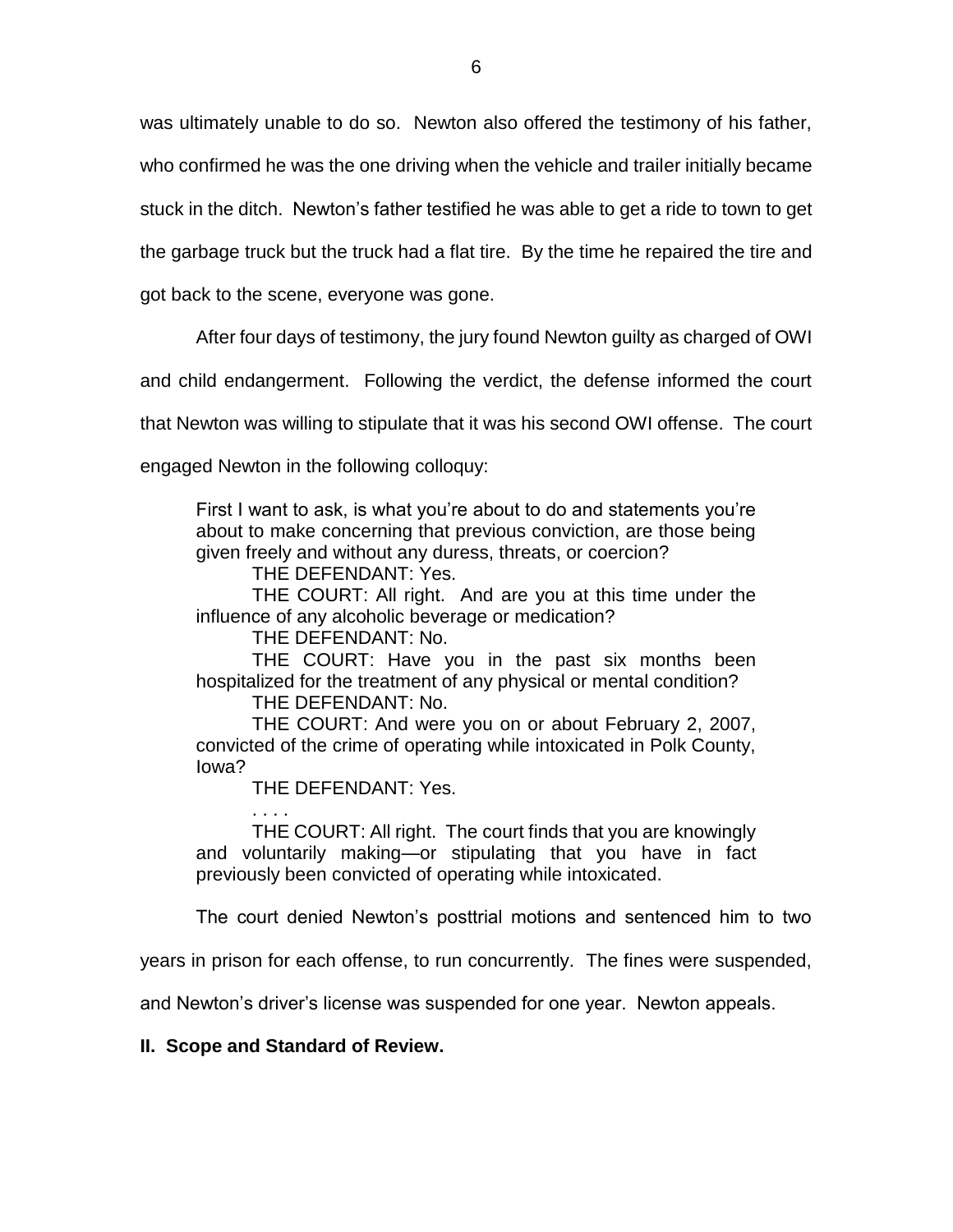Our review of a challenge to the constitutionality of a statute is de novo. *State v. Thompson*, 836 N.W.2d 470, 483 (Iowa 2013).

[S]tatutes are cloaked with a presumption of constitutionality. The challenger bears a heavy burden, because it must prove the unconstitutionality beyond a reasonable doubt. Moreover, "the challenger must refute every reasonable basis upon which the statute could be found to be constitutional." Furthermore, if the statute is capable of being construed in more than one manner, one of which is constitutional, we must adopt that construction.

*Id.* (citations omitted). Likewise, to the extent Newton asserts an ineffectiveassistance-of-counsel claim, our review is also de novo as such a claim has its basis in the Sixth Amendment. *See State v. Maxwell*, 743 N.W.2d 185, 195 (Iowa 2008).

Newton also challenges the colloquy the court engaged in when accepting his stipulation to his prior OWI offense. We review that claim for the correction of errors at law. *See State v. Meron*, 675 N.W.2d 537, 540 (Iowa 2004).

# **III. Constitutional Challenge to Section 321J.2(1)(c).**

 $\overline{a}$ 

Newton contends his constitutional rights were violated in this case because the jury was allowed to convict him based on the presence of drug metabolites in his urine when testimony at trial established that the presence of drug metabolites in urine does not necessarily indicate the person is impaired. He asserts section 321J.2(1)(c) is unconstitutionally vague and not rationally related to the purpose of the OWI statute.<sup>5</sup>

<sup>&</sup>lt;sup>5</sup> The State argues Newton did not preserve error on these constitutional challenges because Newton failed to raise these challenges within forty days of arraignment. *See*  Iowa R. Crim. P. 2.11(2), (4) (providing any defense or objection capable of determination without trial may be raised by motion before trial and requiring defenses and objections based on defects in the institution of the proceeding or defects in the indictment or information to be raised within forty days of arraignment). Instead, Newton challenged the application of the statute to him at trial. Assuming without deciding that the constitutional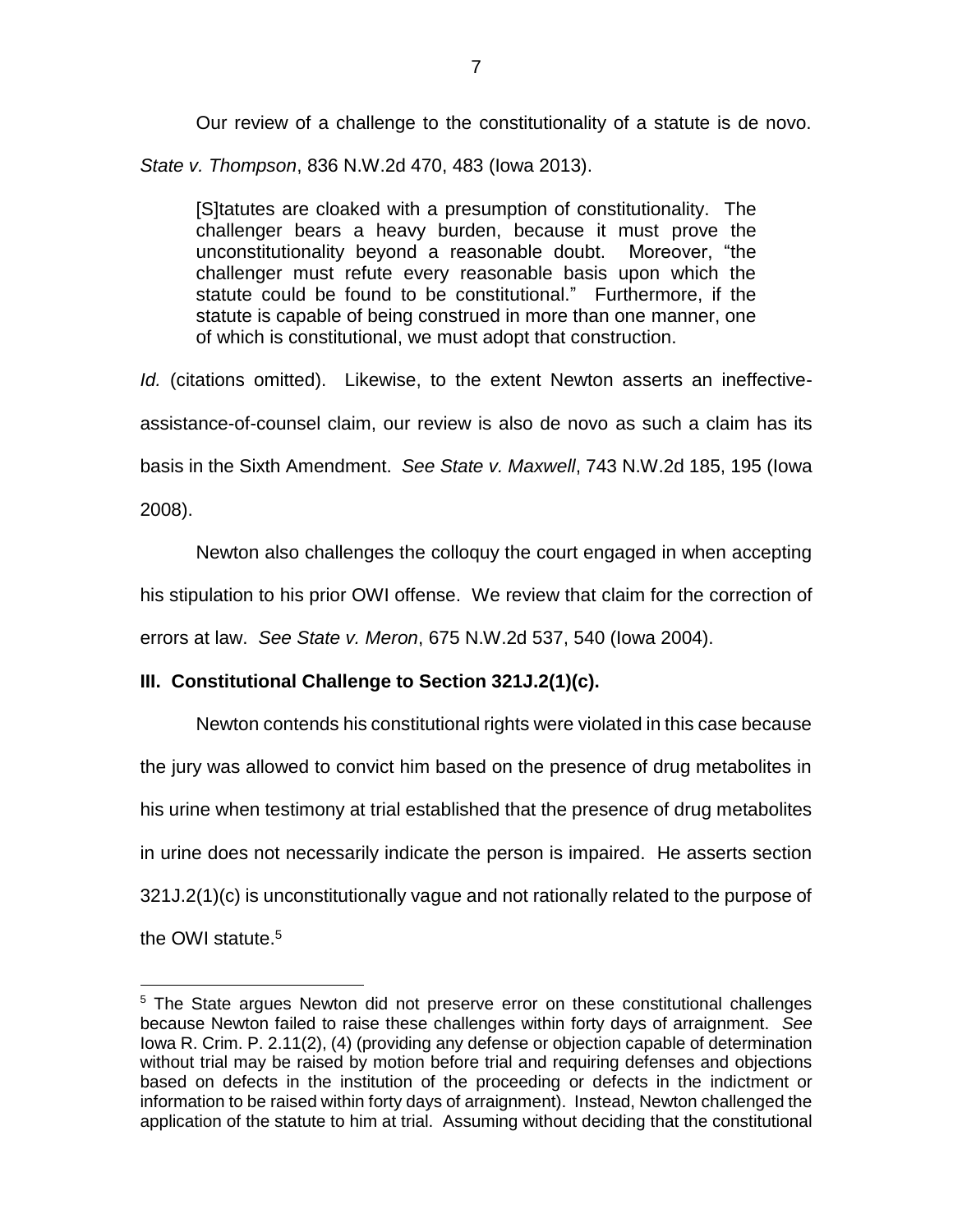## **A. Void for Vagueness.**

 $\overline{a}$ 

There are three foundations for the void-for-vagueness doctrine:

First, a statute cannot be so vague that it does not give persons of ordinary understanding fair notice that certain conduct is prohibited. Second, due process requires that statutes provide those clothed with authority sufficient guidance to prevent the exercise of power in an arbitrary or discriminatory fashion. Third, a statute cannot sweep so broadly as to prohibit substantial amounts of constitutionallyprotected activities, such as speech protected under the First Amendment.

*State v. Heinrichs*, 845 N.W.2d 450, 454 (Iowa Ct. App. 2013) (quoting *State v.* 

*Nail*, 743 N.W.2d 535, 539 (Iowa 2007)). Newton asserts section 321J.2(1)(c)

violates the first two foundations; he claims it is impermissibly vague because it fails to give individuals fair notice of when their conduct is prohibited and it leads to arbitrary or discriminatory enforcement. Because drug metabolites can be present in the system long after the impairment of the drug wears off, Newton asserts individuals will not know when the metabolites have been removed from the body so as to be able to drive without facing punishment. He also claims the statute allows for the prosecution of some individuals based solely on law enforcement's knowledge of the person's drug usage, not on the individual's impaired driving.

Iowa Code section 321J.2(1)(c) provides: "A person commits the offense of operating while intoxicated if the person operates a motor vehicle in this state in

challenge was untimely, the State did not object to Newton's late-filed challenge on timeliness grounds, nor did the district court deny the challenge based on timeliness. *See State v. Maestas*, 224 N.W.2d 248, 250 (Iowa 1974) (requiring constitutional objections to a statute as being vague and overbroad to be challenged "at the earliest available opportunity in the progress of the case"). Because the district court ruled on the merits of the challenge, we consider the issue to be preserved for our review. *Meier v. Senecaut*, 641 N.W.2d 532, 537 (Iowa 2002) ("[I]ssues must ordinarily be both raised and decided by the district court before we will decide them on appeal.").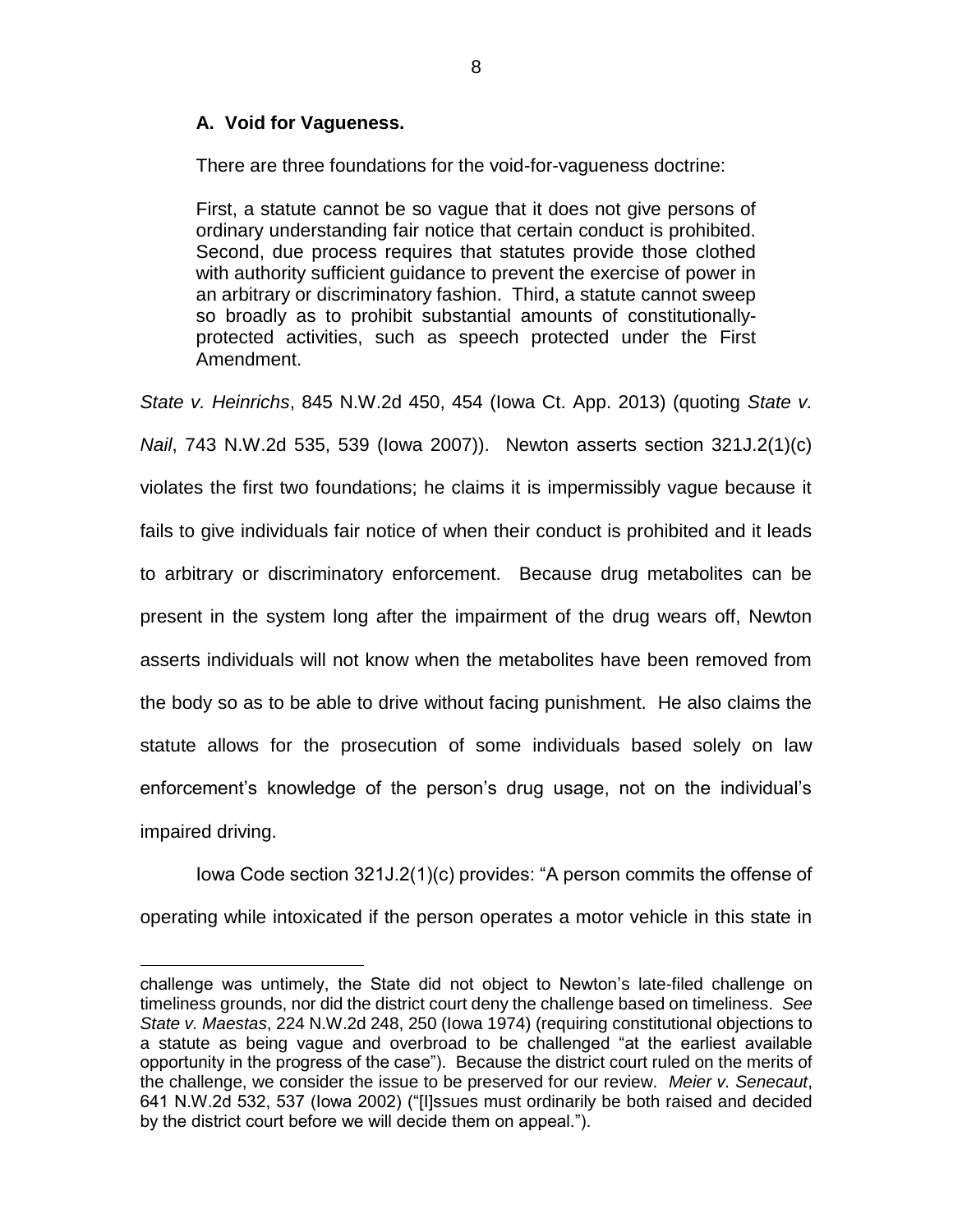any of the following conditions: . . . c. While any amount of a controlled substance is present in the person, as measured in the person's blood or urine." Newton does not assert any of the words used in the statute are unclear; instead, he asserts a person would not know when he is in violation of the statute because he would not be aware of when the metabolites of a controlled substance still happen to be present in one's urine. In *State v. Bock*, the defendant made a similar challenge to the alcohol alternative to the OWI statute. 357 N.W.2d 29, 33–34 (Iowa 1984). There the defendant claimed that statute was "unconstitutionally vague because persons of common intelligence cannot know if their blood, breath, or urine carries an alcohol concentration which is proscribed by its terms." *Id*. at 33. The supreme court rejected the challenge noting:

Although persons engaging in consumption of alcoholic beverages may not be able to ascertain precisely when the concentration of alcohol in their blood, breath, or urine reaches the proscribed level, they should, in the exercise of reasonable intelligence, understand *what type of conduct places them in jeopardy* of violating the statute. We believe a realization of this potential jeopardy of violating the statute is sufficient to satisfy the requirements of due process.

*Id.* at 34 (emphasis added). While a person may not be aware of the precise moment the metabolites of a controlled substance leave the body, the statute does place a person on notice of the described the type of conduct (consuming controlled substances) that places the person in jeopardy of violating the statute. We conclude section 321J.2(1)(c) is not unconstitutionally vague because it gives "a person of ordinary intelligence fair notice of what is prohibited." *Id*. at 33–34.

In addition, we reject Newton's claim that the statute is vague because it leads to arbitrary or discriminatory enforcement. Before a urine or blood sample can be requested, the law enforcement officer needs to invoke the implied-consent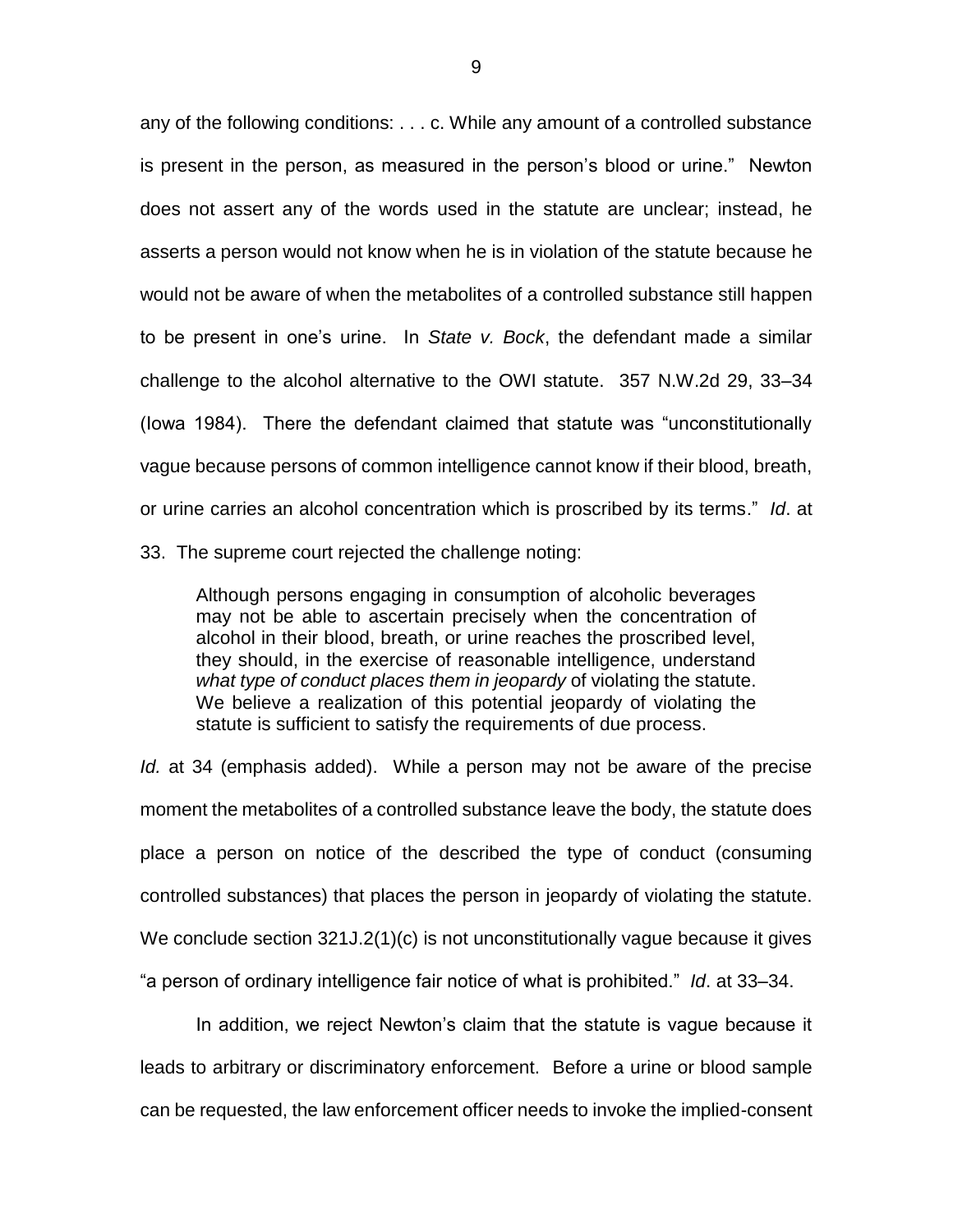procedure, which requires the officer to have "reasonable grounds to believe that the person was operating a motor vehicle" while impaired. *See* Iowa Code § 321J.6(1); *see also State v. Childs*, 898 N.W.2d 177, 185 (Iowa 2017) ("The harshness of Iowa's flat ban is ameliorated by the fact that the motorist would be asked to submit to chemical testing only after the officer performed a lawful traffic stop and had reasonable grounds to believe the driver was impaired.").

Newton's vehicle and trailer were located in the ditch at a time when there were no adverse weather conditions. Newton was sitting behind the wheel with the engine running. His explanation as to how he came to be in the ditch was incoherent. He was confused as to the time of day, his location in relation to his destination, and whether he even possessed his wallet and driver's license. In addition, he failed the horizontal gaze nystagmus test and the lack of convergence test, yet there was no indication of the consumption of alcohol. We conclude the deputy's request for a urine sample in this case was not arbitrary. We therefore deny Newton's challenge to the statute on vagueness grounds.

**B. Substantive Due Process.** Newton also challenges the application of the statute in this case on substantive due process grounds. There are two parts to a substantive due process evaluation: "The first requires a determination of 'the nature of the individual right involved.'" *State v. Seering*, 701 N.W.2d 655, 662 (Iowa 2005) (citation omitted). Then we apply the analysis that is appropriate for the nature of the right:

If a fundamental right is implicated, we apply strict scrutiny analysis, which requires a determination of "whether the government action infringing the fundamental right is narrowly tailored to serve a compelling government interest." If a fundamental right is not implicated, a statute need only survive a rational basis analysis,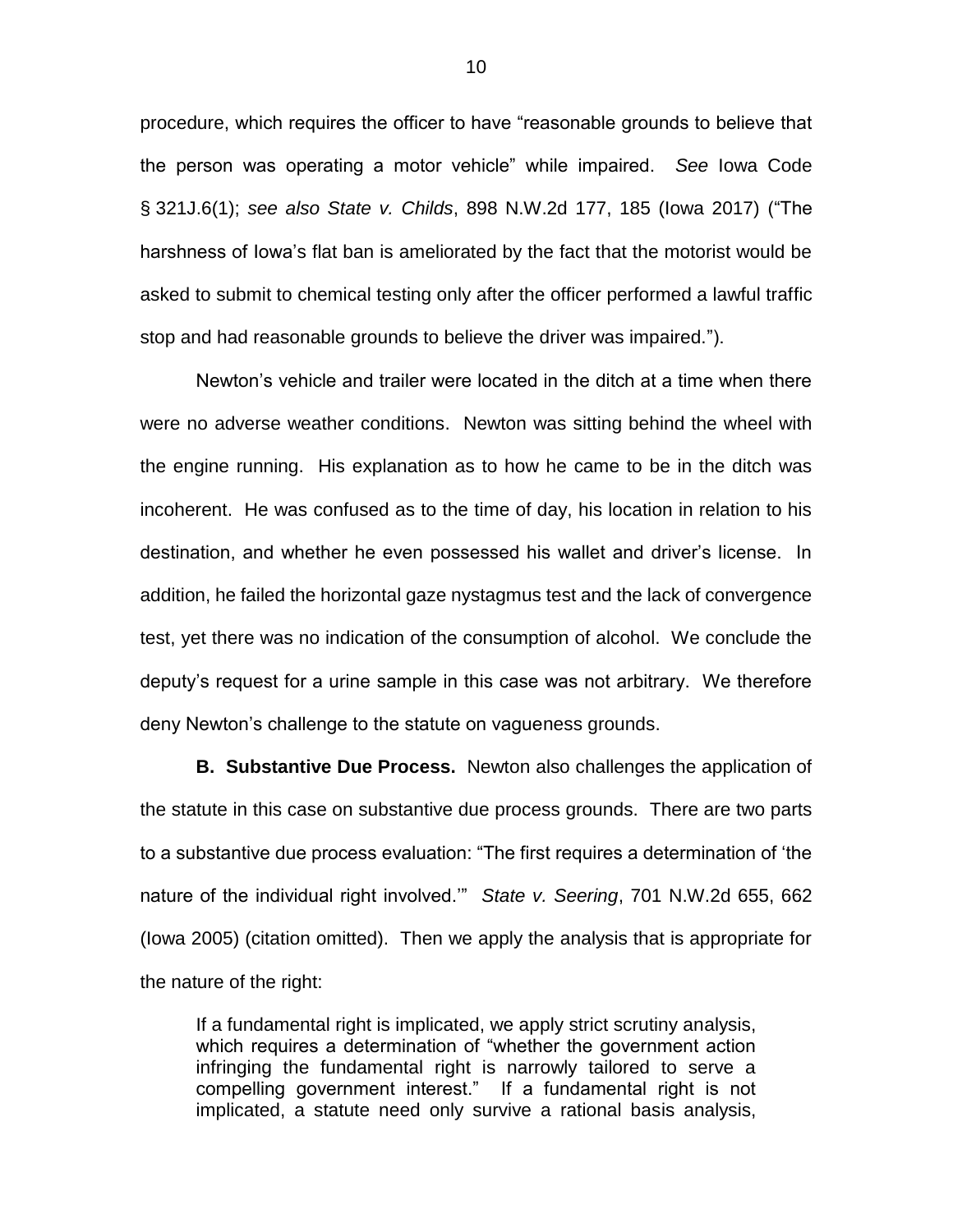which requires us to consider whether there is "a reasonable fit between the government interest and the means utilized to advance that interest."

*Id.* (citation omitted). Newton concedes a fundamental right is not implicated in this case, so we apply a rational basis review of the statute. Under the rational basis analysis, we are deferential to the legislature's judgment, though our review is not "toothless." *Hensler v. City of Davenport*, 790 N.W.2d 569, 584 (Iowa 2010). However, Newton "must negate every reasonable basis upon which the statute may be sustained." *King v. State*, 818 N.W.2d 1, 23 (Iowa 2012)

The purpose of chapter 321J is to reduce the number of deaths and injuries caused by impaired drivers. *Welch v. Iowa Dep't of Transp.*, 801 N.W.2d 590, 594 (Iowa 2011) ("[W]e have continuously affirmed that the primary objective of the implied consent statute is the removal of dangerous and intoxicated drivers from Iowa's roadways in order to safeguard the traveling public."). While not addressing a constitutional due process claim, our supreme court has twice determined "[t]he legislature could *reasonably* have imposed such a ban because the effects of drugs, as contrasted to the effects of alcohol, can vary greatly among those who use them." *See State v. Comried*, 693 N.W.2d 773, 776 (Iowa 2005) (emphasis added); *see also Childs*, 898 N.W.2d at 183–87 (quoting with approval and affirming the *Comried* decision).<sup>6</sup> "It is not absurd for the legislature to enact a per se, or zero-tolerance, ban on driving with [a controlled substance] in one's body, given the absence of an available scientific test to determine what level of

 $\overline{a}$ 

<sup>6</sup> Newton asks that we reverse the supreme court's decision in *Comried*. "We are not at liberty to overrule controlling supreme court precedent." *State v. Beck*, 854 N.W.2d 56, 64 (Iowa Ct. App. 2014). In addition, the supreme court has recently reaffirmed the *Comried* decision in *Childs*, 898 N.W.2d at 183–87.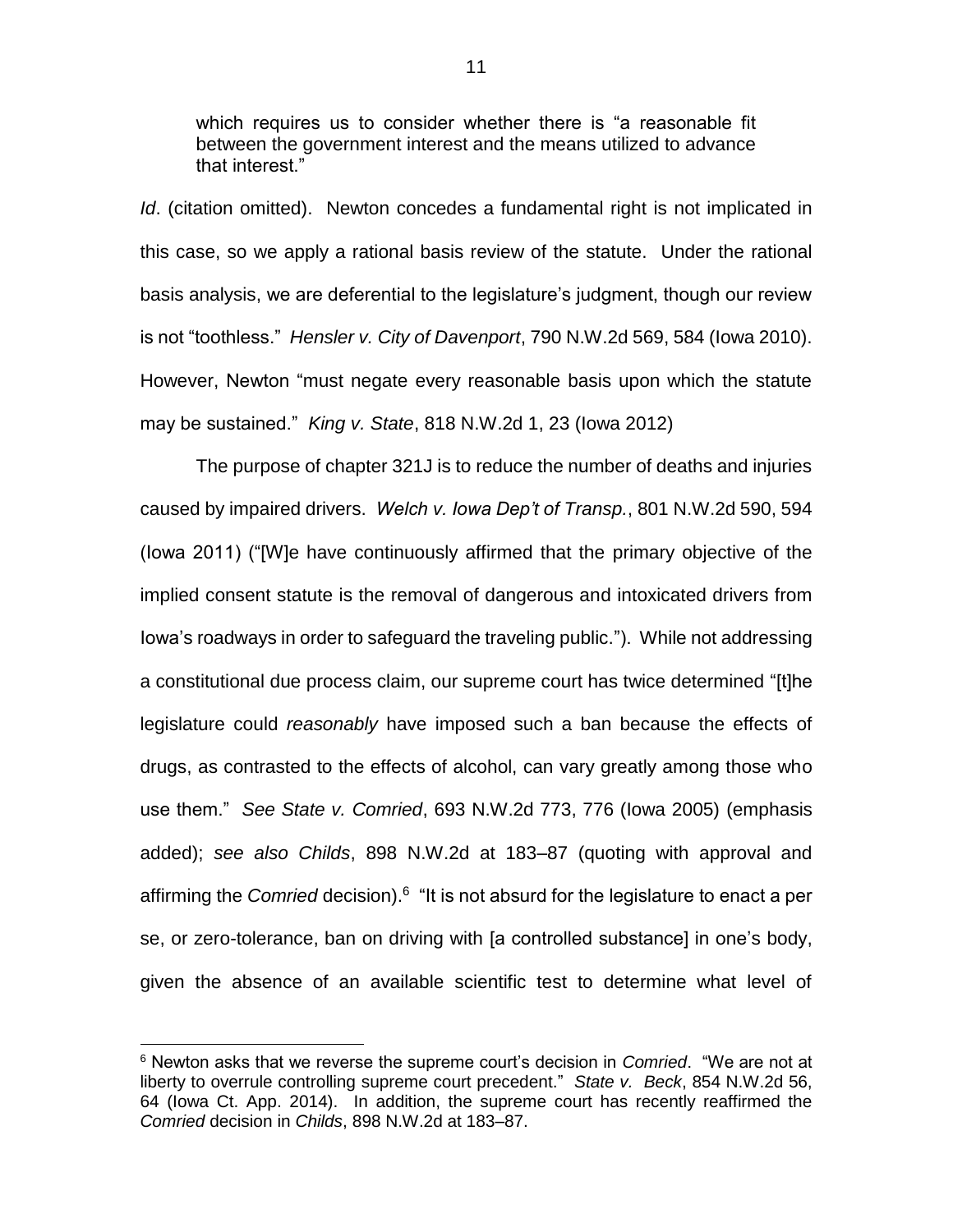[controlled substance] impairs driving." *Childs*, 898 N.W.2d at 185. We conclude the per se ban on operating a motor vehicle with any amount of controlled substance in one's body is rationally related to the legitimate government interest in reducing traffic fatalities and injuries from impaired driving. *See Loder v. Iowa Dep't of Transp.*, 622 N.W.2d 513, 516 (Iowa Ct. App. 2000) ("There being no reliable indicator of impairment, the legislature could rationally decide that the public is best protected by prohibiting one from driving who has a measurable amount of marijuana metabolites."). We thus conclude Newton's substantive due process claim fails.<sup>7</sup>

#### **IV. Habitual Offender Colloquy.**

 $\overline{a}$ 

Next, Newton asserts the court failed to engage him in the proper colloquy when he stipulated to his prior OWI conviction. Subsequent to Newton's conviction, our supreme court has now defined "the scope of the inquiry" a district court must employ when accepting a defendant's stipulation to prior convictions for sentencing enhancements. *See State v. Harrington*, 893 N.W.2d 36, 45–47 (Iowa 2017). The court must "inform the offender of the nature of the habitual offender charge" and "inform the offender that these prior felony convictions are only valid if obtained when the offender was represented by counsel or knowingly and voluntarily waived the right to counsel." *Id*. at 45. The court "must also make sure a factual basis exists to support the admission to the prior convictions." *Id*. at

<sup>&</sup>lt;sup>7</sup> We have similarly concluded section  $321J.2(1)(c)$  does not offend substantive due process in *State v. Davis*, No. 14-1976, 2016 WL 1677591, at \*4–5 (Iowa Ct. App. Apr. 27, 2016) (addressing claim through the lens of ineffective assistance of counsel) and in *State v. Hodges*, No. 10-0031, 2011 WL 944378, at \*3–5 (Iowa Ct. App. Mar. 21, 2011) (same).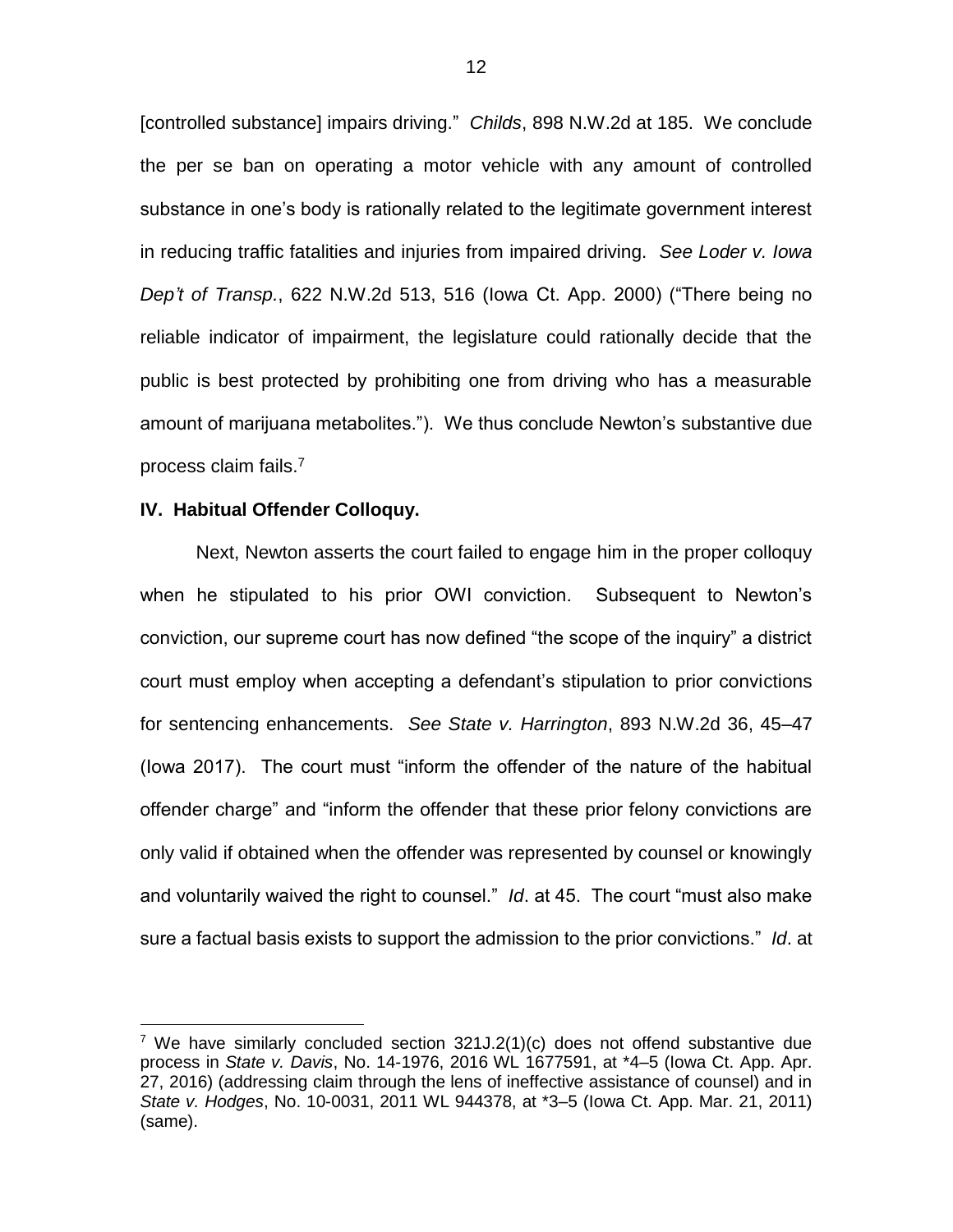45–46. "[T]he court must inform the offender of the maximum possible punishment of the habitual offender enhancement, including mandatory minimum punishment." *Id.* at 46. "[T]he court must inform the offender of the trial rights enumerated in Iowa Rule of Criminal Procedure 2.8(2)(b)(4)." *Id*. The offender must also be informed "that no trial will take place by admitting to the prior convictions" and "that the State is not required to prove the prior convictions were entered with counsel if the offender does not first raise the claim." *Id*. Finally, "[t]he district court must inform the offender that challenges to an admission based on defects in the habitual offender proceedings must be raised in a motion in arrest of judgment" and "that the failure to do so will preclude the right to assert them on appeal." *Id*.

The State does not dispute that the colloquy in this case falls far short of the requirements announced in *Harrington*. Instead, the State asserts Newton did not preserve error on this claim due to his failure to include this claim in his motion in arrest of judgment. The State urges us to review this claim through the lens of ineffective assistance of counsel. However, the error-preservation requirement announced in *Harrington* is only applicable "prospectively." *See id.* at 43. Because Newton's conviction predated *Harrington*, we do not hold the lack of a motion in arrest of judgment against Newton. *See State v. Steiger*, 903 N.W.2d 169, 170 (Iowa 2017) ("Requirements of the enhanced-penalty hearing were not followed by the district court in this case, and the error preservation rule we established in *Harrington* was not in existence at the time."). Therefore, Newton's conviction for OWI second offense must be reversed, and this case is remanded for further proceedings consistent with the supreme court's decision in *Harrington* to conduct